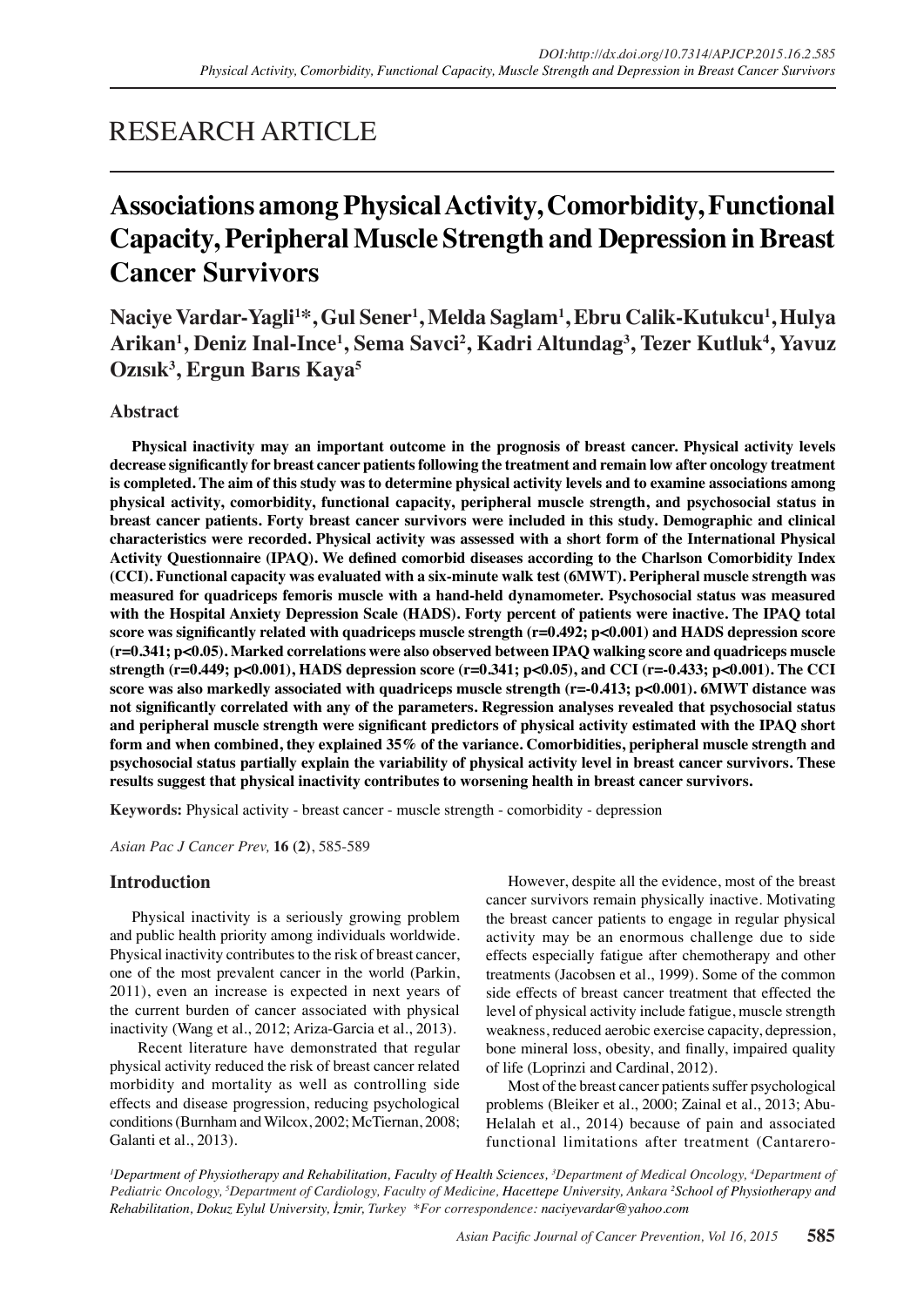#### *Naciye Vardar-Yagli et al*

Villanueva et al., 2011; Charlier et al., 2012). Studies demonstrated that eating practices physical activity related to pain and depressive mood (Sabiston et al., 2012; Mohammadi et al., 2013a;2013b).

In the current study, the aims were to evaluate the level of physical activity and to examine the associated factors as comorbidity, functional exercise capacity, peripheral muscle strength and psychosocial status in breast cancer survivors.

## **Materials and Methods**

#### *Participants*

The study is carried out in the Cardiopulmonary Rehabilitation Unit of Physiotherapy and Rehabilitation Department. The physical and sociodemographic characteristics of all subjects were recorded. Forty patients aged between 20 and 60 years included who had received oncological treatment for stage I-II cancer, except hormone therapy. The patients who are mentally intact, and cancer treatment was completed at least three years ago participated in the study. The study was approved by the Ethics Committee of the University, and performed in accordance with the Declaration of Helsinki. Written informed consent was obtained from all the patients.

#### *Physical activity*

Physical activity was evaluated with short form of International Physical Activity Questionnaire (IPAQ). The IPAQ short form is a seven-item measure of four domains of activity: vigorous-intensity physical activity; moderate-intensity physical activity; walking and sitting. Participants reported frequency (during the last seven days) and duration of physical activity (minutes/hours usually spent on one of those days). Participants also report the total time they spend sitting on a week day during the last seven days. The participants were then categorized as inactive, minimally active and sufficiently active according to the IPAQ categorical classification (Saglam et al., 2010).

#### *Peripheral muscle strength*

Quadriceps femoris isometric strength was measured in the sitting position from non-affected side, using a handheld dynamometer (JTECH Power Track Commander II, USA). Quadriceps femoris muscle strength testing was repeated three times and the best value in Newtons (N)

was recorded (Bohannon, 2001).

#### *Functional capacity*

Functional exercise capacity was evaluated with six minute walk test (6MWT). The patients were requested to walk along a 30-meters flat corridor as fast as they could in their own walking speed for six minutes. Heart rate was recorded using heart rate monitoring (PE3000 Polar Electro, Finland) before and after the test. Pre and post-test general and quadriceps fatigue, and dyspnea perception were assessed with 10-point Modified Borg Scale (American Thoracic Society 2002).

#### *Psychosocial status*

Psychosocial status evaluated with Hospital Anxiety and Depression Scale (HADS). The HADS is screening the emotional disorder to measure anxiety (HADS-A) and depression (HADS-D) during the past week. Total subscale scores range from 0 to 21. Cut off points for HADS-A score is 9 or more, and HADS-D score is 8 or more in breast cancer patients (Bjelland et al., 2002). The reliability and validity of the HADS subscales have been

### **Table 1. Characteristics of the Patients**

| Variables                     | $Mean+SD$             |
|-------------------------------|-----------------------|
| Age, years                    | $48.58 + 6.41$        |
| Height, cm                    | $160.25 \pm 8.89$     |
| Weight, kg                    | 74.40+11.47           |
| BMI, kg/m <sup>2</sup>        | $29.22 + 5.76$        |
| Duration of disease, years    | $4.58 + 1.62$         |
| 6MWT distance, m              | $510.65 + 44.60$      |
| 6MWT distance, %              | $92.90+9.85$          |
| Maximum heart rate, %         | $76.31 + 5.32$        |
| $\Delta$ Dyspnea, Borg        | $2.51 + 1.81$         |
| $\Delta$ Fatigue, Borg        | $3.43 \pm 1.60$       |
| $\Delta$ Leg Fatigue, Borg    | $2.34 + 2.02$         |
| Charlson comorbidity severity | $2.00 \pm 0.91$       |
| IPAQ total PA, MET-min/wk     | $1121.00 \pm 1143.75$ |
| IPAQ vigorous PA, MET-min/wk  | $14.00+76.62$         |
| IPAQ moderate PA, MET-min/wk  | $407.00\pm 666.08$    |
| IPAQ walking, MET-min/wk      | $699.75 \pm 768.76$   |
| IPAQ sitting score, min       | 517.75±223.50         |
| Quadriceps muscle strength, N | 312.65+83.85          |
| HADS-anxiety (0-21)           | $7.55 \pm 1.96$       |
| HADS-depression (0-21)        | $5.08 \pm 1.72$       |
| <b>HADS-total score</b>       | $12.63 \pm 2.61$      |

\*Values expressed as mean±SD. BMI, body mass index, HADS, Hospital Anxiety and Depression Score, IPAQ, International Physical Activity Questionnaire, 6MWT, six minute walk test, N, Newton

## **Table 2. Relationship between Functional Capacity, Physical Activity, Peripheral Muscle Strength, and Psychosocial Status**

|                      | <b>IPAO</b><br>total | <b>IPAO</b><br>walking | Quadriceps<br>strength   | 6MWT<br>distance         | <b>HADS</b><br>depression | Charlson<br>comorbidity |
|----------------------|----------------------|------------------------|--------------------------|--------------------------|---------------------------|-------------------------|
| <b>IPAQ</b> total    |                      | $0.824**$              | $0.492**$                | 0.087                    | $0.341*$                  | $-0.273$                |
| IPAQ walking         | $0.824**$            |                        | $0.449**$                | 0.117                    | $0.341*$                  | $-0.413**$              |
| Quadriceps           | $0.492**$            | $0.449**$              | $\overline{\phantom{a}}$ | 0.168                    | 0.109                     | $-0.433**$              |
| Strength             |                      |                        |                          |                          |                           |                         |
| 6MWT distance        | 0.087                | 0.117                  | 0.168                    | $\overline{\phantom{a}}$ | $-0.123$                  | $-0.194$                |
| HADS depression      | $0.341*$             | $0.341*$               | 0.109                    | $-0.123$                 |                           | 0.017                   |
| Charlson comorbidity | $-0.273$             | $-0.413**$             | $0.433**$                | $-0.194$                 | 0.017                     | ۰                       |

\*r: Pearson correlation coefficient, HADS, Hospital Anxiety and Depression Score, IPAQ, International Physical Activity Questionnaire, 6MWT, six minute walk test,  $*p<0.001$ ,  $*p<0.05$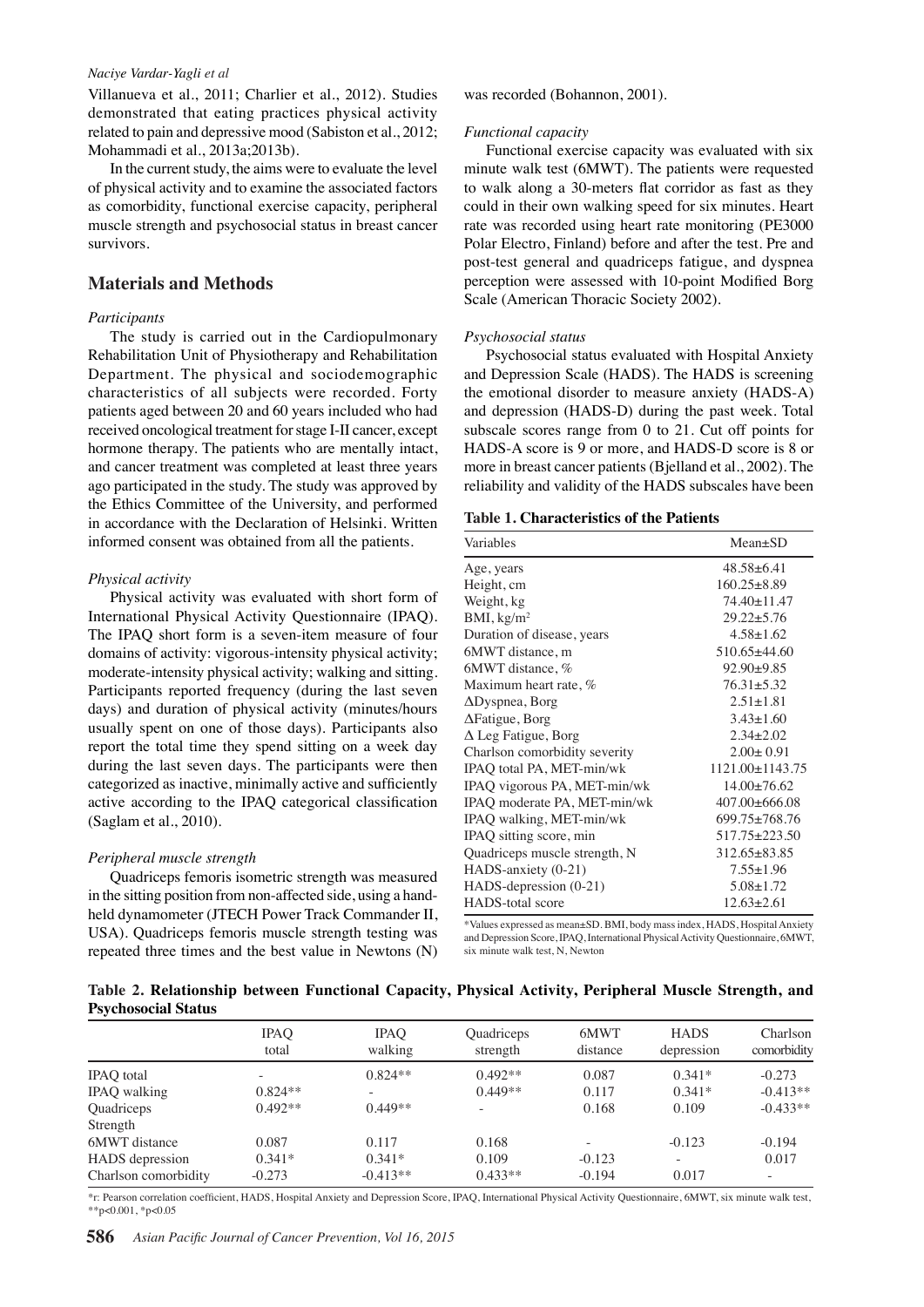extensively established in oncology patients (Bjelland et al., 2002; Turhal et al., 2010).

## *Comorbidity severity*

Comorbidity severity was evaluated with the Charlson Comorbidity Index, scores ranging from 0-37. Higher scores indicate worsening comorbidity (Braithwaite et al., 2012).

## *Statistical analysis*

The statistical evaluation was performed using the SPSS 18.0 (SPSS Inc., Chicago, IL, USA) statistical packet software for Windows. Variables were descriptively expressed as mean±standard deviation (SD and frequency (% values). Correlations between physical activity, comorbidity, and quadriceps femoris muscle strength, functional exercise capacity, and psychosocial status in patients with breast cancer were evaluated using the twotailed Pearson's correlation analysis. A forward stepwise multiple regression analysis evaluated how variables predicted physical activity levels. Variables with p<0.015 were included as predictor variables for regression analysis. Significance was set at  $\alpha$ <0.05.

## **Results**

Table 1 has shown the characteristics of the patient. Our sample consisted of 40 breast cancer patients with a mean age of  $48.58\text{±}6.41$  years.



**Figure 1. The Relationship between Walking Energy Expenditure with Peripheral Muscle Strength and Psychosocial Status. A)** IPAQ walking score and quadriceps femoris muscle strength. **B)** IPAQ walking score and HADS depression score

According to IPAQ categorical classification, 16 (40%) patients were inactive, 23 (57.5%) patients were minimally active, and one (2.5%) patient was sufficiently active in our study.

A marked correlation were observed between IPAQ walking score and quadriceps femoris muscle strength (r=0.449; p<0.001, Figure 1A); HADS-D score (r=0.341; p<0.05, Figure 1B); and Charlson comorbidity index (r=-0.433; p<0.001). Correlation analysis showed that IPAQ total score was significantly related with quadriceps muscle strength (r=0.492; p<0.001, Figure 2A) and HADS-D score (r=0.341; p<0.05, Figure 2B). Charlson comorbidity index score was also obviously associated with quadriceps femoris muscle strength  $(r=0.413;$ p<0.001). 6MWT distance was not significantly correlated with any of the parameters.



**Figure 2. The Relationship between total Energy Expenditure with Peripheral Muscle Strength and Psychosocial Status A)** IPAQ total score and quadriceps femoris muscle strength. **B)** IPAQ total score and HADS depression score



**Figure 3. Physical Activity-Peripheral Muscle Strength and Psychosocial Status Regression Graphic**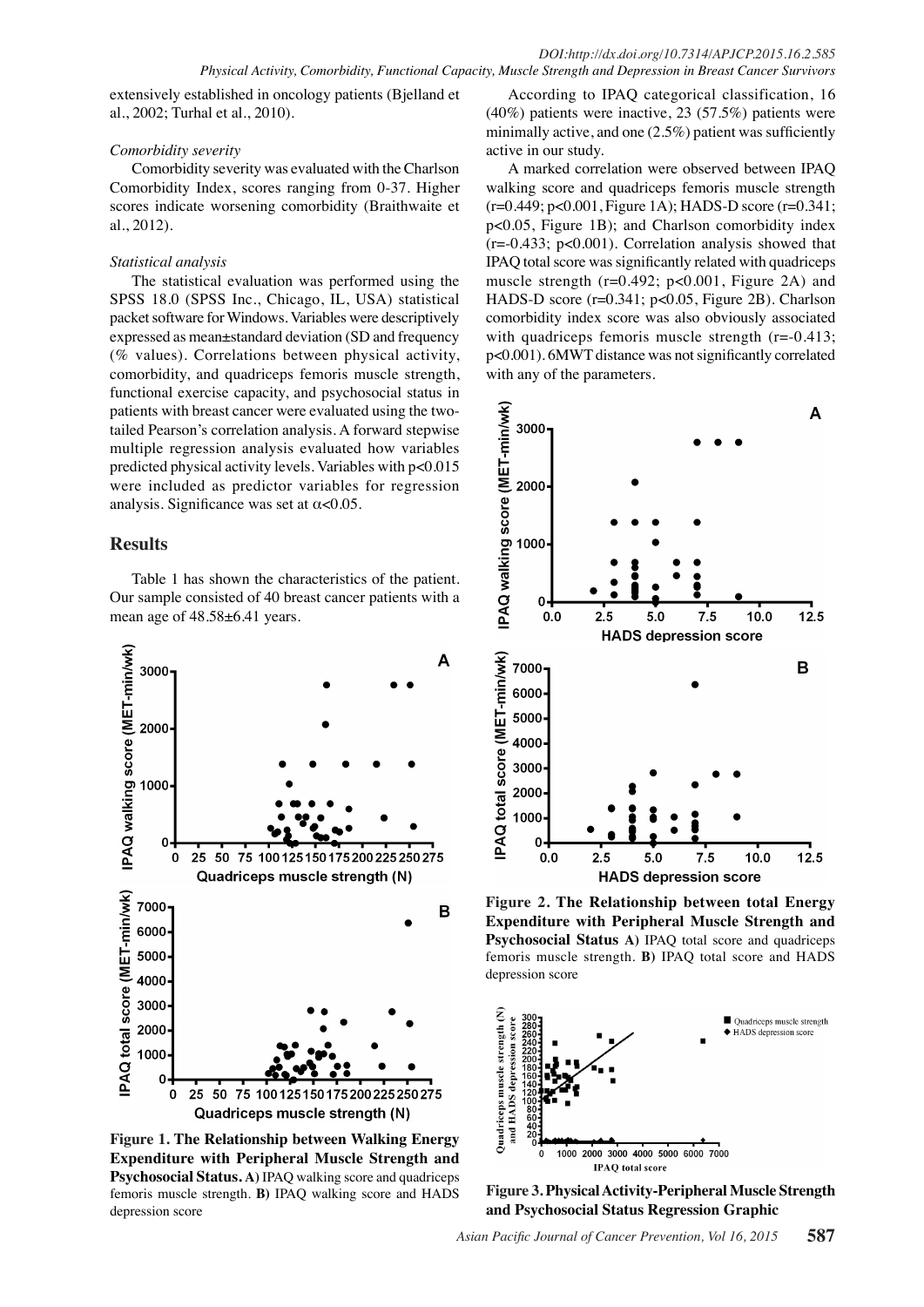#### *Naciye Vardar-Yagli et al*

Regression analyses revealed that psychosocial status and peripheral muscle strength were significant predictors of physical activity level that estimated with IPAQ short form and when combined, they explained 35% of the variance in physical activity level  $(r^2=0.354; F=13.38;$ p<0.001, Figure 3).

## **Discussion**

To determine the physical activity level and to clarify the relationships between physical activity, comorbidity, peripheral muscle strength, functional capacity, and psychosocial status were the objectives of this study. The breast cancer patient sample in our study was not sufficiently active for health enhancing. We found significant moderate positive association between physical activity level and peripheral muscle strength, and moderate negative associations between physical activity level, comorbidity severity and psychosocial status. This finding showed that peripheral muscle strength and psychosocial status are important factors determining physical activity level.

Physical activity is a major component of the sufficient lifestyle in cancer survivors (Schmitz et al., 2010). Several studies on physical activity showed significant protective effect of physical activity on breast cancer risk (Galiano-Castillo et al., 2013).

 A part of non-communicable disease burden in the world, physical inactivity was also investigated in breast cancer. The prevalence of physical inactivity in the breast cancer population was found to be 38.8% in this study (Lee et al., 2012). This prevalence was similar to our study as our data showed that 40% of breast cancer patients have a sedentary lifestyle. This results support lack of exercise and increasing body weight in the breast cancer. In a meta-analysis evaluating 73 studies on physical activity and breast cancer demonstrated that increasing physical activity level reduced the risk of breast cancer by 25% (Courneya and Friedenreich, 2011; Lynch et al., 2011).

Comorbidities in breast cancer frequently include hypertension, gastrointestinal problems, diabetes mellitus, chronic bronchitis/asthma, coronary heart disease, and stroke. Physical activity level spent in walking associated with comorbidity severity (Nechuta et al., 2013). So, breast cancer patients who reported lower levels of physical activity, specifically walking energy expenditure had comorbidities more often.

We assessed the quadriceps muscle strength for evaluating peripheral muscle strength and found that physical activity level and comorbidity level associated with quadriceps muscle strength. To our knowledge, during the treatment for breast cancer, metabolic changes like myotoxic response in the muscles can be affected with the implementation of cancer treatment (Visovsky, 2006). Cancer treatment may also damage the muscle itself (Loprinzi and Cardinal, 2012). These metabolic alterations finally decrease muscle force-generating capacity, leading to muscle weakness and functional decline. Increasing the physical activity level during and after the treatment may improve the muscle strength and control the atrophy. In our study, no significant relationship found with

functional exercise capacity and the physical activity level. The findings from breast cancer patients showed that lower functional capacity assessed with 6MWT distance does not show low physical activity. Explaining the mechanism as physical activity involved daily lifestyle whereas 6MWT is a clinical outcome. So we shouldn't estimate the physical activity level with aerobic exercise capacity and both measurements should be done together to assess functional impairment of the patients.

One out of five breast cancer survivors suffer from depression after oncology treatment, similar to other common cancer types (Khan and Amatya, 2013). Depressive symptoms were worse among more sedentary patients with breast cancer. This supported the idea of the controlling of depression oriented to improving functional status and muscle strength in the implementation of physical activity (Basen-Engquist et al., 2008; Ruland et al., 2013). Studies in general population showed that physically more active subjects are in a better mental health condition (Kahn et al., 2002). Counseling strategies could involve increasing physical activity through participation in support programs (Mutrie et al., 2012; Ruland et al., 2013).

Limitations: Some limitations of this study need to be discussed. The study involved relatively small sample size. There are other recognized potential variables affecting physical activity, such as sleep disturbances, pain, fatigue which were not included in this study and could affect the physical activity level. It needed to be addressed to compare the physical inactivity immediately after the oncological treatment with long term follow-up.

In conclusion, our study show that physical activity is independently related to peripheral muscle strength, comorbidity index, and psychosocial status in patients with breast cancer. Based on these findings, the influence of physical inactivity in peripheral muscle strength, comorbidity severity, and depression could help health professionals to improve adherence to physical activity programs in breast cancer patients.

## **References**

- Abu-Helalah M, Al-Hanaqta M, Alshraideh H, Abdulbaqi N, Hijazeen J (2014). Quality of life and psychological wellbeing of breast cancer survivors in Jordan. *Asian Pac J Cancer Prev*, **15**, 5927-36.
- American Thoracic Society (2002). ATS statement: guidelines for the six-minute walk test. *Am J Respir Crit Care Med*, **166**, 111-7.
- Ariza-Garcia A, Galiano-Castillo N, Cantarero-Villanueva I, et al (2013). Influence of physical inactivity in psychophysiolocigal state of breast cancer survivors. *Eur J Cancer Care*, **22**, 738-45.
- Basen-Engquist K, Hughes D, Perkins H, et al (2008). Dimensions of physical activity and their relationship to physical and emotional symptoms in breast cancer survivors. *J Cancer Surviv*, **2**, 253-61.
- Bjelland I, Dahl AA, Haug TT, et al (2002). The validity of the hospital anxiety and depression scale. An updated literature review. *J Psychosom Res*, **52**, 69-77.
- Bleiker EM, Pouwer F, van der Ploeg HM, et al (2000). Psychological distress two years after diagnosis of breast cancer: frequency and prediction. *Patient Educ Couns*, **40**,